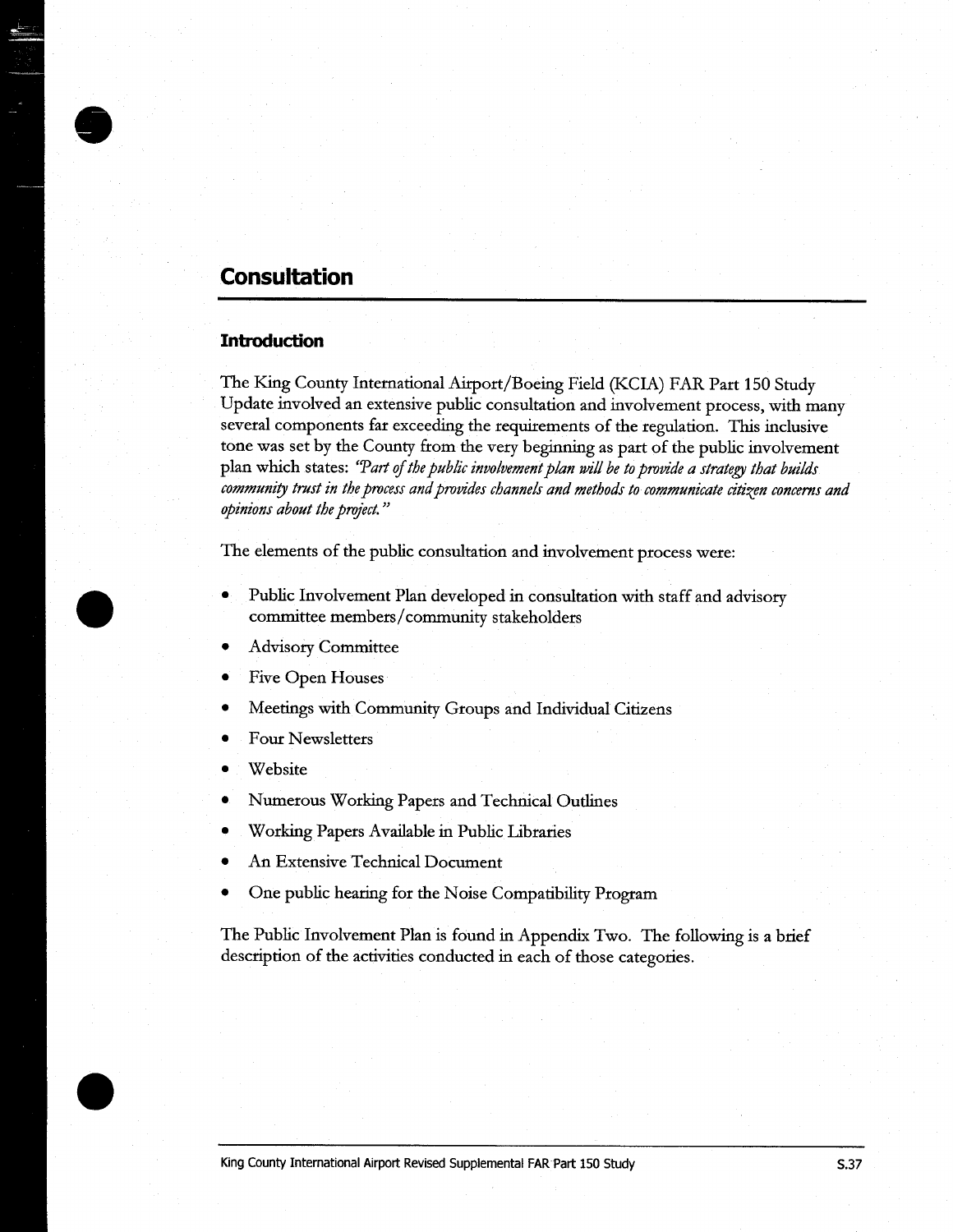## Advisory Committees

The public involvement process began with the establishment of <sup>a</sup> Study Advisory Committee. Composition of the Study Advisory Committee (SAC) was developed to include representatives from interested parties including neighborhood representatives, businesses on the airport, airport users, city, county, and state representatives, and the FAA. Members of the SAC are listed in Appendix Four. The SAC met <sup>19</sup> times throughout the Study process.

The purpose of the Study Advisory Committee was to provide <sup>a</sup> broad and balanced range of perspectives on the Part 150 Noise Study and act as a forum for open dialogue in which to express the broad range of interests and points of view, explore and challenge the study assumptions, evaluate alternatives, help identify impacts and tradeoffs of choices, and provide a base for testing responses to proposed solutions . The Committee worked with the consultant team to review the findings and recommendations and provide input and comment on the study elements.

The role of the Committee was one of working with the consultant team and airport staff during the course of the study, reviewing the various findings and recommendations coming forth from the study effort, providing input, and generally providing review and comment on the study elements. The Committee operated on a consensus basis and at the end of the process provided either unanimous recommendations or offered majority and minority reports . Decision making on the final elements of the study was ultimately the responsibility of King County with input from the Committee (which includes the Airport Roundtable) and the general public.

The Committee helped assure that the planning process was open, responsive to public concerns and technically sound. Members were encouraged to express all points-of-view and perspectives on issues and alternatives and to seek to identify areas of agreement as well as reasons for differing points of view on the Part 150 Noise Study.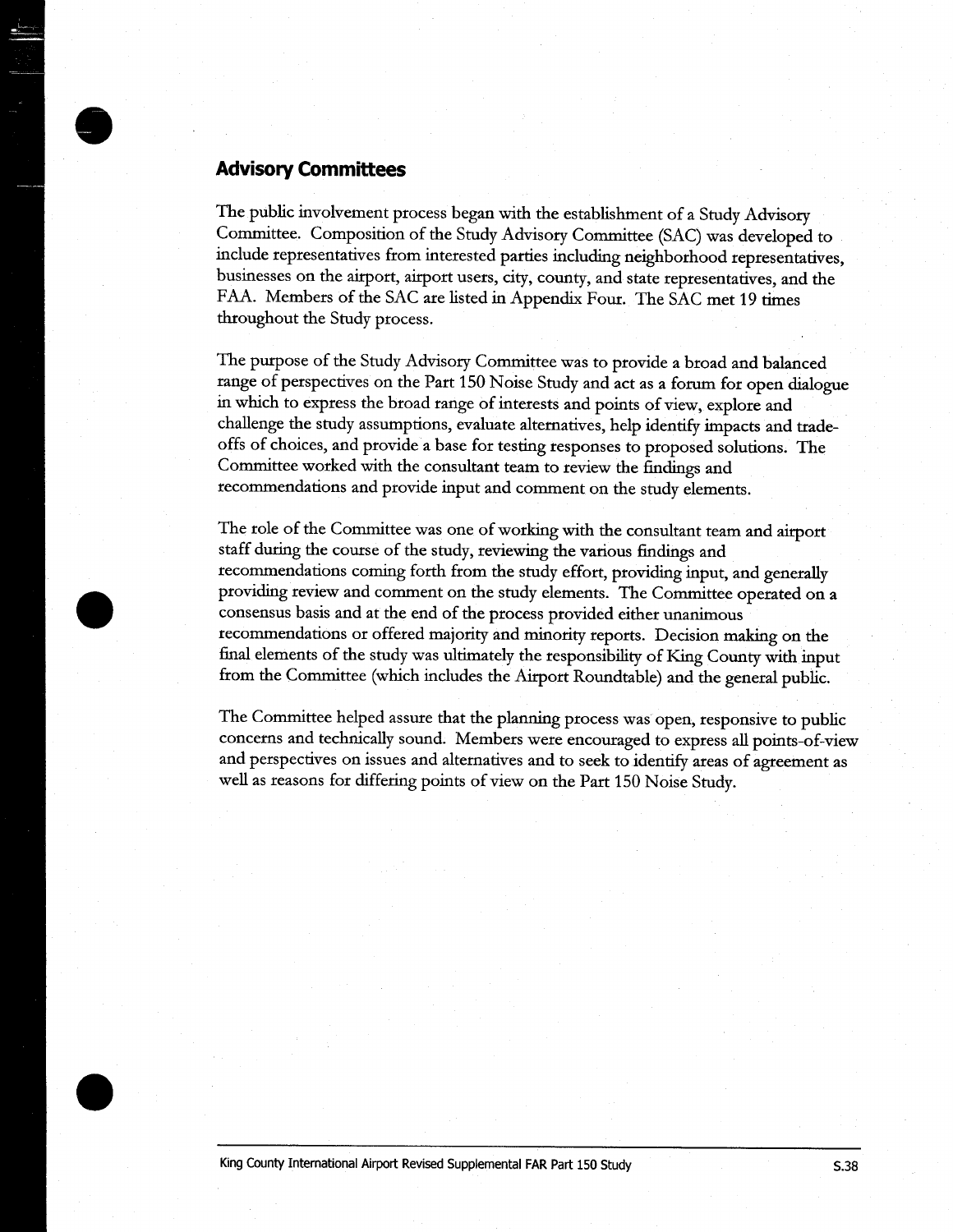The Committee consisted of 23 members:

- All 16 members of the Airport Roundtable. The Airport Roundtable was established by the King County Council in June 1997 to advise and make recommendations to the airport management, county executive and county council on the airport budget, programs, regulations, master plans and noise reduction strategies and other related matters. The Roundtable operates by consensus. The 16 regular voting members include:
	- Eight representatives of communities directly affected by the airport, including one each from Georgetown, Magnolia/North Seattle, Tukwila, Renton/Kent/South King County, Beacon Hill/Rainier Valley, West Seattle, Unincorporated King County, and one at-large.
	- Four airport tenant representatives including one each from the cargo operation, small general aviation, corporate tenants, and the Boeing Company.
	- One representative from a pilots association
	- " One representative from a commercial enterprise which is an off-site user or offsite provider of airport related services
	- Two labor representatives
- A representative from the Puget Sound Regional Council
- Arepresentative from the Aeronautics Division of the WA State Dept. of Transportation
- A representative from FAA planning staff
- A representative from FAA Air Traffic Control staff
- Representatives from the governments of the two affected jurisdictions, Seattle and Tukwila.
- A representative from SeaTac Airport

Members of the Roundtable were appointed by the King County Executive and confirmed by the Council. The governmental units selected their own representatives.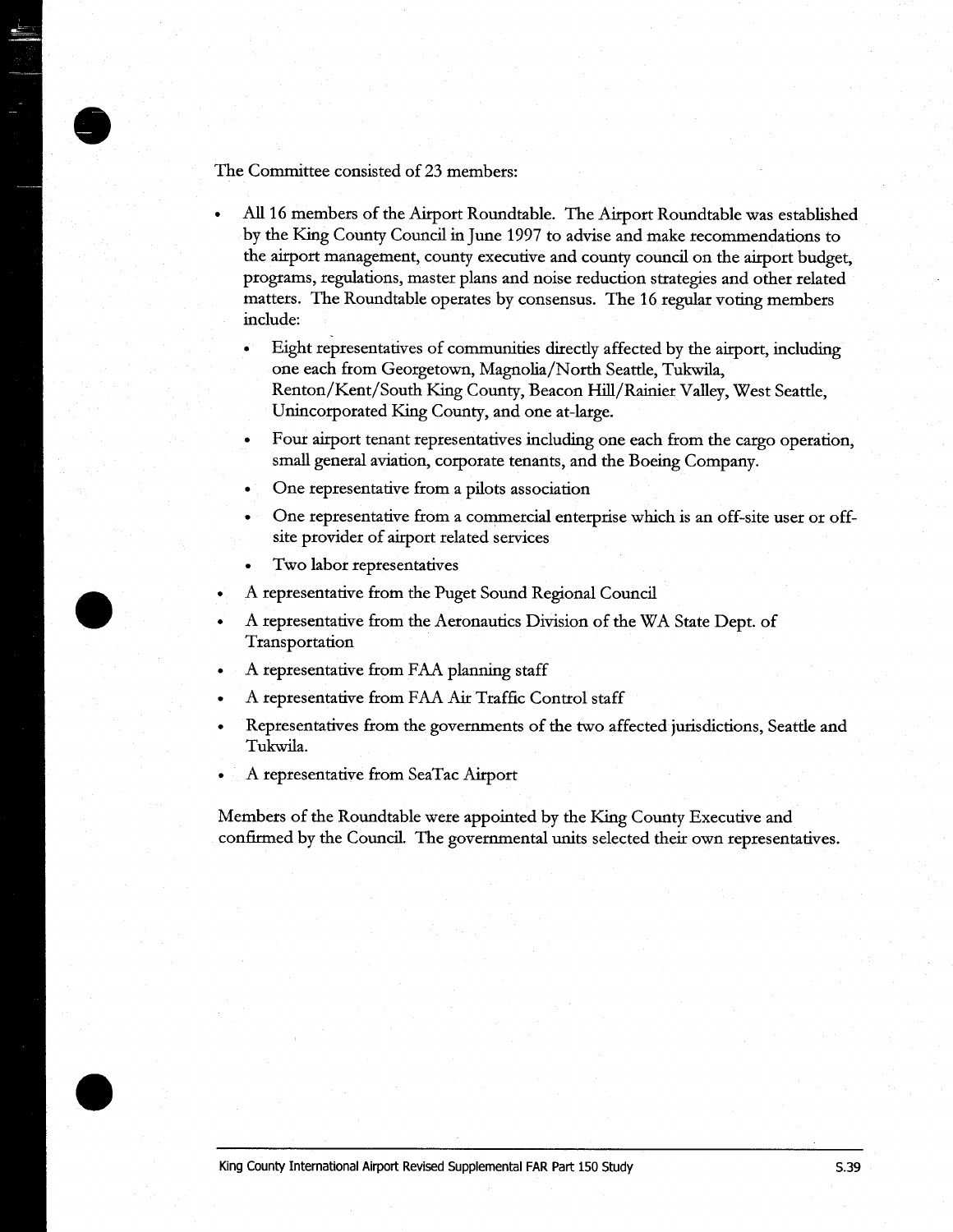#### **Observers**

Observers were welcome at all committee meetings but were not seated at the table or did not participate in the discussions . A time was set aside in the agenda of each meeting for comments or questions from observers.

#### Meeting Times and Location

The Committee met 19 times during the study in one of the airport conference rooms. Meetings generally were scheduled on the same date as a regularly scheduled Roundtable meeting, the second Monday of the month.

#### Meetings

The Study Advisory Committee met to review and discuss issues and material before it was presented at <sup>a</sup> community briefing or <sup>a</sup> larger public meeting held prior to the key planning and/or decision points. The purpose of the group was to reflect the interests and concerns of the KCIA community and others in the development of the Noise Study. Its role was to assist the County/project team by providing review and comment on study elements including the review of existing conditions, noise monitoring procedures and models, existing and future noise contours, the identification and evaluation of noise compatibility and land use alternatives, and recommendations as they emerged.

Members were encouraged to express all points-of-view and perspectives and issues and alternatives and to seek to identify areas of agreement as well as reasons for differing points of view on the development of alternatives and recommendations. The project team used feedback from the committee as a resource to them in developing the plan.

This process took <sup>a</sup> minimum of eight working sessions, each requiring staff preparation and response time, and each requiring committee members to do some reading and preparation outside the meetings. The project team was committed to listening and responding to the comments and information from the Study Advisory Committee.

The purpose of each meeting is listed below. Because of the complexity of the issue and the need to reach consensus, 16 instead of the eight originally anticipated, were held.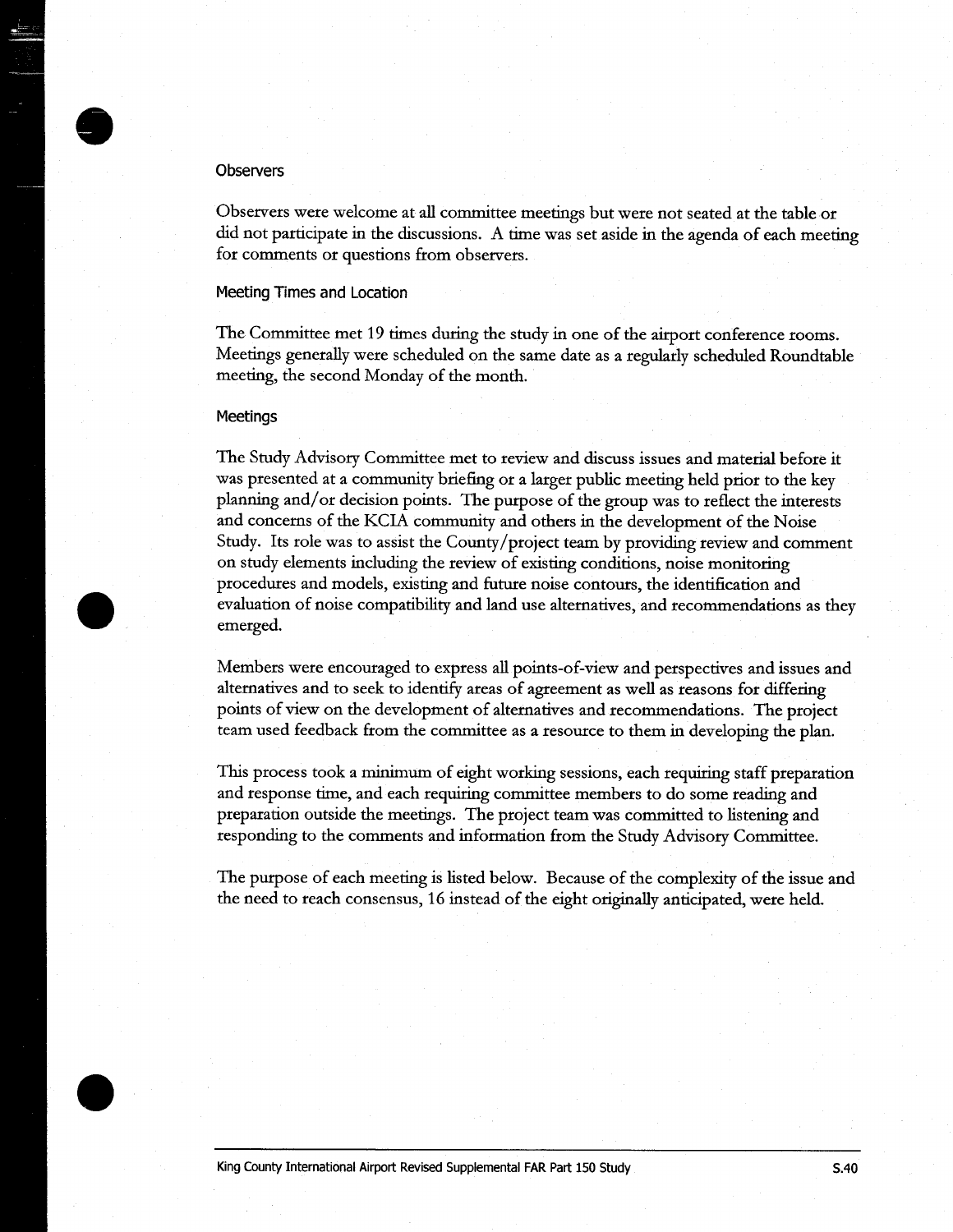## Table S7 ADVISORY COMMITTEE MEETING DATES AND PURPOSES King County International Airport FAR Part 150 Study

| <b>Meeting Date</b> | <b>Meeting Purposes</b>                                                                                                                                                                      |
|---------------------|----------------------------------------------------------------------------------------------------------------------------------------------------------------------------------------------|
| June 17, 1999       | Kick Off Meeting.                                                                                                                                                                            |
| September 13, 1999  | Introduce study and review committee procedures and groundrules.                                                                                                                             |
| November 8, 1999    | Review airport inventory.                                                                                                                                                                    |
| January 10, 2000    | Review preliminary noise contours, public involvement plan, and<br>community meeting schedule.                                                                                               |
| March 13, 2000      | Discuss noise contours for KCIA, five-year base case noise contours,<br>combined KCIA/Sea-Tac noise contours, and notice of upcoming<br>public open house.                                   |
| May 8, 2000         | Review consultants noise abatement alternatives and develop criteria<br>for evaluation.                                                                                                      |
| September 11, 2000  | Continued discussion on criteria for selection of alternatives and<br>adopted first level criteria. Prepare for interest based bargaining<br>training on September 18.                       |
| October 16, 2000    | Presentation on Land Use Analysis, Abatement Alternatives<br>Evaluation, and Decision Criteria Matrix.                                                                                       |
| November 13, 2000   | Continued evaluation of alternatives.                                                                                                                                                        |
| December 11, 2000   | Continued evaluation of alternatives.                                                                                                                                                        |
| anuary 8, 2001      | Continued evaluation of alternatives.                                                                                                                                                        |
| February 12, 2001   | Continued evaluation of alternatives; Decide on preliminary list of<br>alternatives to carry forward for further analysis.                                                                   |
| April 9, 2001       | Presentation of consultant's recommendations; discussion on<br>alternatives to identify preliminary SAC recommendations.                                                                     |
| May 14, 2001        | Report from additional community meetings and open house;<br>development of preliminary recommendations (continued).                                                                         |
| June 11, 2001       | Report from additional community meetings; further discussion on<br>alternatives to identify preliminary recommendations.                                                                    |
| July 16, 2001       | Review of Consultant's Recommendations, additional<br>recommendations not included in consultant's list, and alternatives<br>generated at community meetings to identify areas of consensus. |
| October 15, 2001    | Review of draft recommendations report.                                                                                                                                                      |
| November 5, 2001    | Presentation on sales assistance and acquisition programs at Sea-Tac;<br>Review of updated draft recommendations report.                                                                     |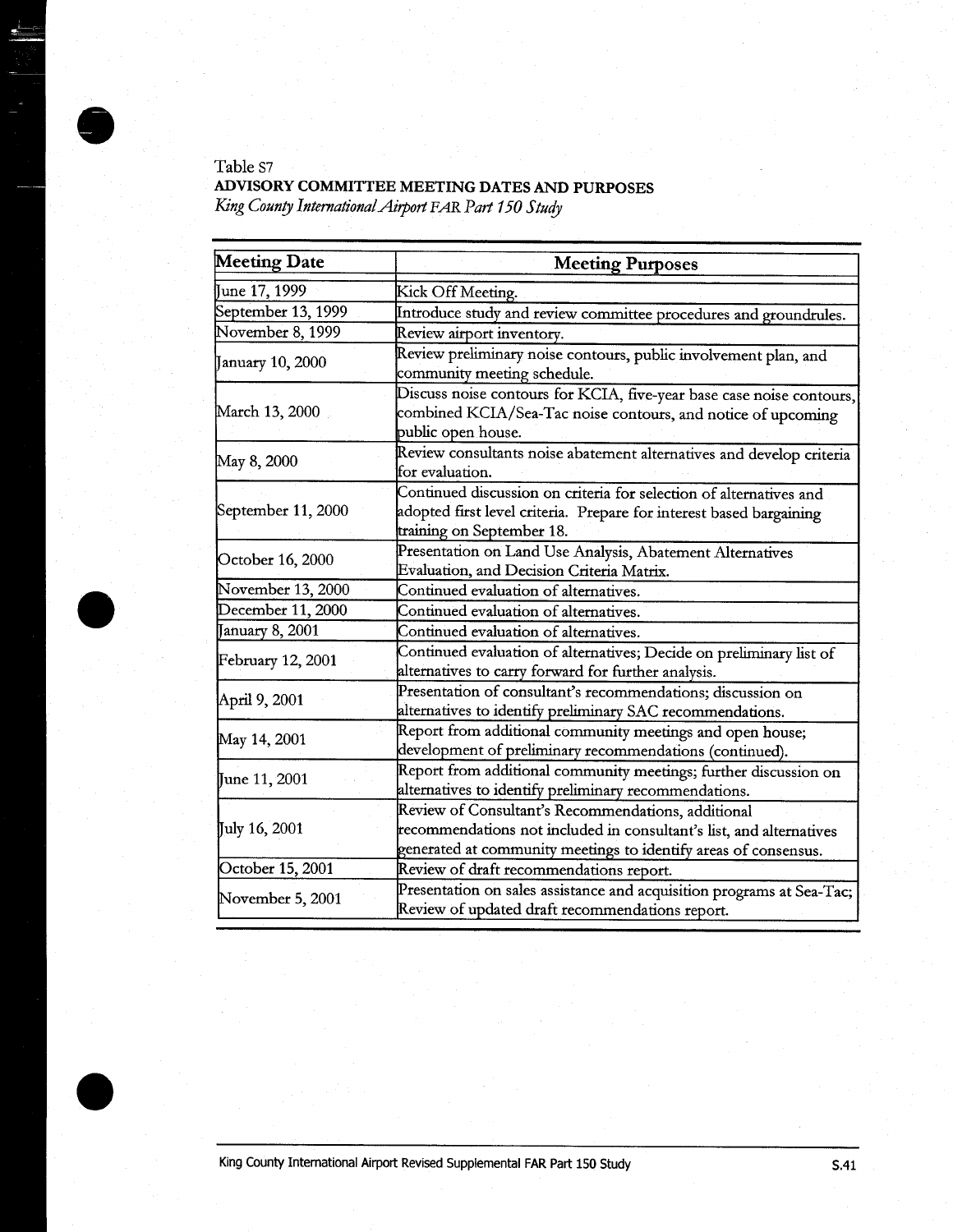#### Meeting Summaries

Ameeting summary was prepared after each meeting. The purpose of the summary was not to provide meeting minutes, but rather to record comments and questions raised by members of the committee. In this way, a record of discussion items was kept that can be referenced in the course of the project. Answers to questions raised were included in italics or clarified in a subsequent meeting.

#### Open Houses/Community Meetings

Five Open Houses were held during the Study where members of the public were able to interact directly with Airport and consulting staff on their noise related concerns. Display boards were available to present information being discussed among the different committees. At all Open Houses, members of the public were afforded the opportunity to provide written comments, have their questions answered, and to take away printed material on the items being discussed. Public input from these Open Houses was influential in prioritizing issues during the Study.

The Open Houses took place at the Airport in the Terminal Building and were advertised in local daily and weekly newspapers (West Seattle Herald/ White Center News, Highline Times, Beacon Hill News, Magnolia|Queen Anne News, South District Journal, Seattle Times/Post-Intelligencer, and South County Journal, on the Study's Website, as well as in the Part 150 Update Newsletter mailed to approximately 2500-3500 area residents. Flyers were also mailed out and distributed at community meetings, particularly when the newsletter was sent out more than a month prior to the Open House.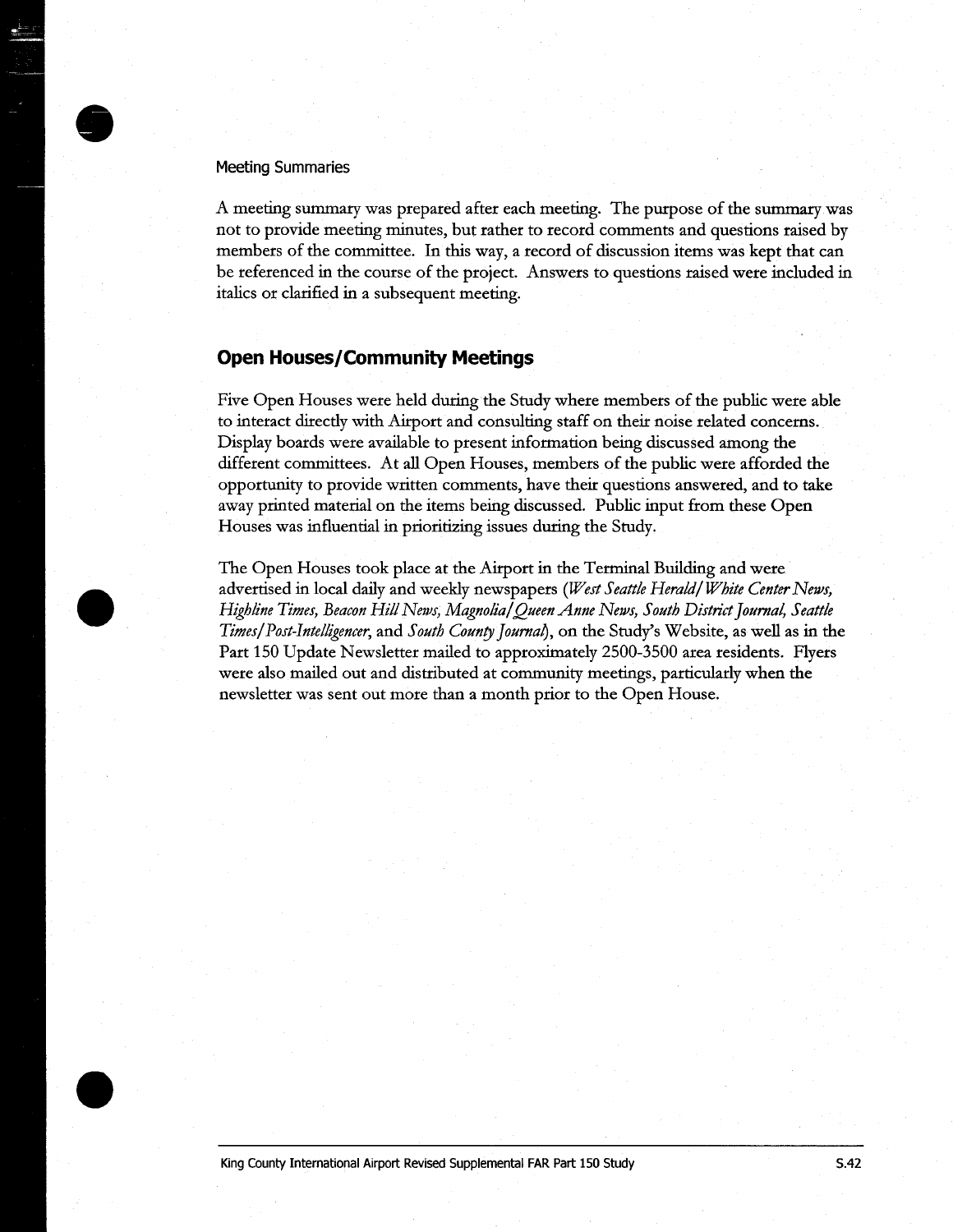### Table S8 OPEN HOUSE MEETING DATES AND PURPOSES King County International Airport FAR Part 150 Study

| <b>Meeting Date</b> | <b>Meeting Purpose</b>                                                                                                                     |
|---------------------|--------------------------------------------------------------------------------------------------------------------------------------------|
| June 17, 1999       | Kick Off Meeting; purpose of study.                                                                                                        |
| April 5, 2000       | Present existing and future noise contours; Roadmap to the<br>study process.                                                               |
| January 18, 2001    | Combined noise contours: current and projected impacts,<br>Potential noise reduction alternatives, Criteria for reviewing<br>alternatives. |
| June 6, 2001        | Present preliminary alternatives.                                                                                                          |
| March 12, 2002      | Present Airport and Advisory Committee Recommendations.                                                                                    |

In addition to the scheduled Open Houses, Airport Staff and Consultants attended numerous community and civic meetings to update and explain the Study findings, recommendations, and process. These meetings were attended by citizens, elected officials, civic groups, and community organizations, and were organized to present the Study findings and options to date. One or more meetings were held in August-September 1999, January 2000, and/or May 2001 for the following communities.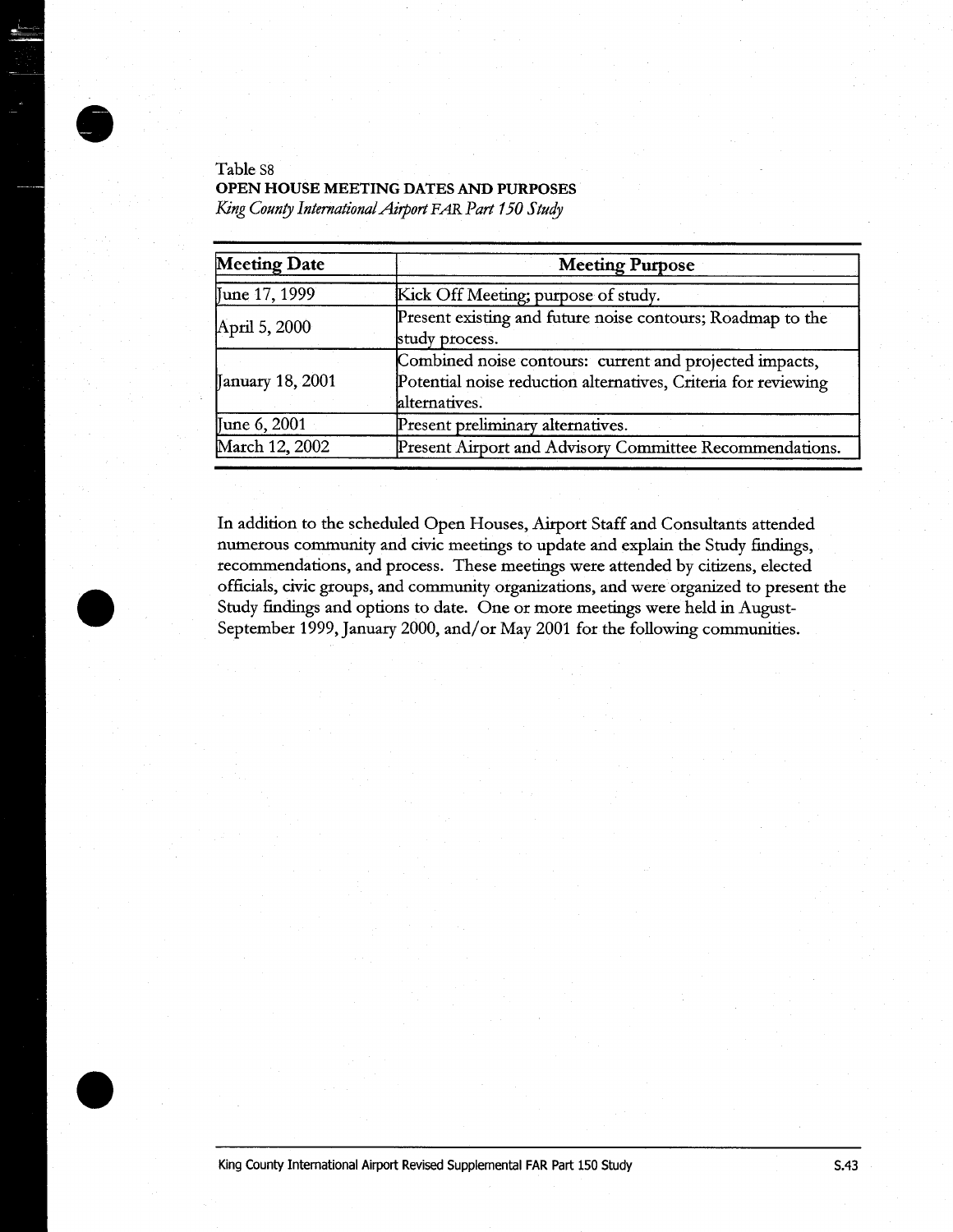## Table S9 PLACES AND DATES OF MEETINGS King County International Airport FAR Part 150 Study

| Community                                                                      | <b>Dates</b>                                               |
|--------------------------------------------------------------------------------|------------------------------------------------------------|
| lAllentown                                                                     | May 30, 2001                                               |
| Beacon Hill/Rainier Valley                                                     | September 27, 28, 29, 1999; January 19, 2000; May 10, 2001 |
| South Beacon Hill                                                              | May 2, 2001                                                |
| North Beacon Hill                                                              | May 8, 2001                                                |
| Duwamish Central Committee                                                     | January 18, 2000                                           |
| Duwamish Neighborhood<br>Improvement Council/Foster Point<br>Community Council | January 20, 2000                                           |
| Georgetown Community                                                           | September 22, 1999; January 25, 2000; May 9, 2001          |
| North Highline Unincorporated<br>Council                                       | January 20, 2000; May 3, 2001                              |
| Magnolia Community                                                             | September 23, 1999; January 26, 2000; May 16, 2001         |
| Seattle School Board                                                           | October 24, 2001                                           |
| Skyway/West Hill Community<br>Council                                          | August 20, 1999; May 29, 2001                              |
| Tukwila Community                                                              | September 16, 1999                                         |
| Tukwila City Council                                                           | August 9, 1999; June 18, 2001                              |
| West Seattle/Admiral/Alki<br>Community Councils                                | September 27, 28, 1999; January 27, 2000; April 26, 2001   |

## **Newsletters**

Project newsletters were developed to provide information about the project status, current findings, and details on how citizens could find more detailed information both about the project and the results of committee meetings.

Newsletters were mailed to the airport mailing list and anyone who attended any of the open houses and community meetings at key project milestones and when feasible, to advertise an upcoming open house. In addition, the newsletter was posted on the airport website, distributed in project notebooks in libraries and at the open houses.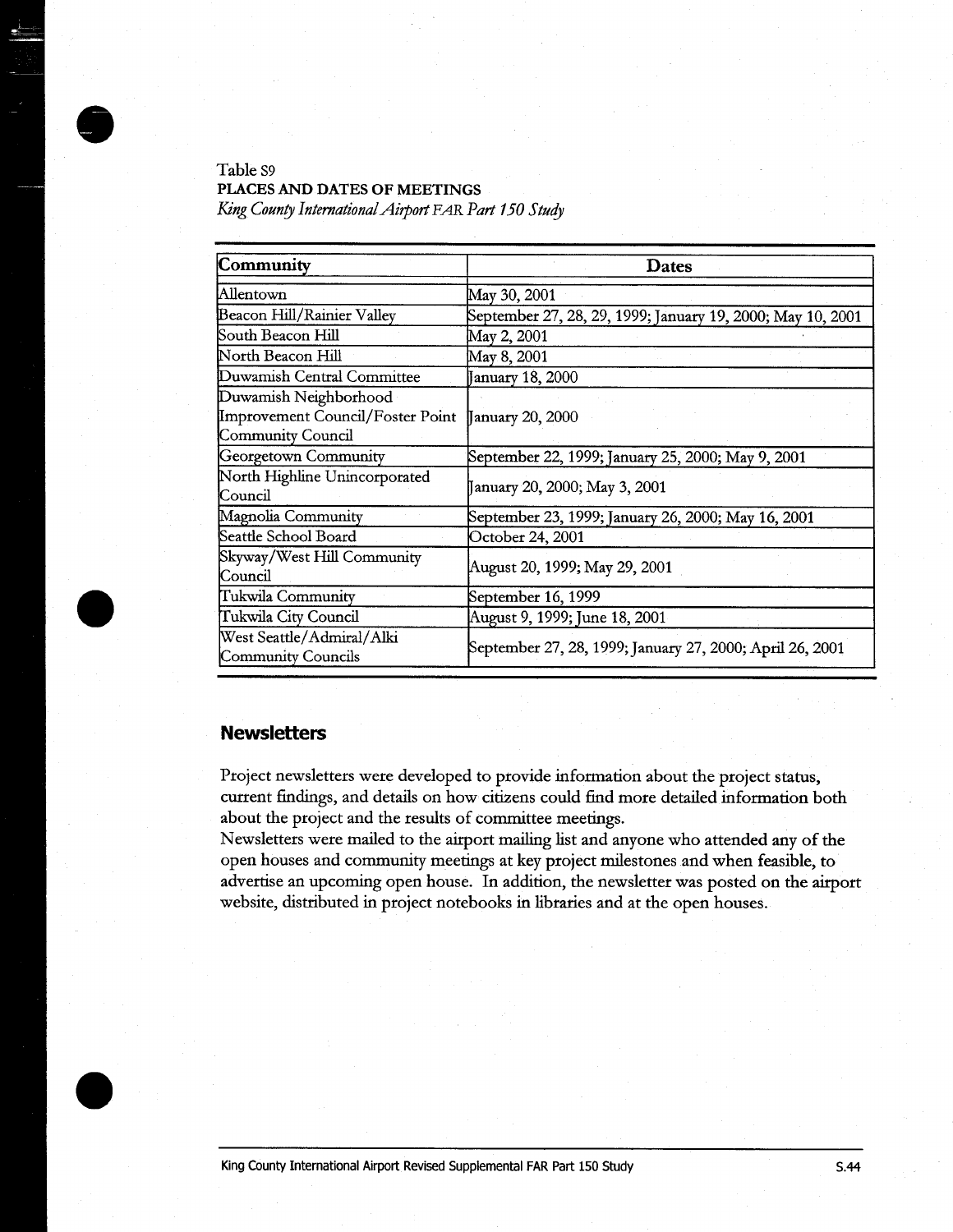## Table S10 NEWSLETTER DATESAND TOPICS King County International Airport FAR Part 150 Study

| Newsletter Date | Topic                                                                                                                                                   |
|-----------------|---------------------------------------------------------------------------------------------------------------------------------------------------------|
| March 2000      | Noise monitoring results, noise exposure maps or contours,<br>next steps, and how to be involved. Notice of April 5, 2002<br>Open House.                |
| November 2000   | Preliminary noise reduction alternatives and evaluation<br>criteria; next steps and how to be involved. First Notice of<br>January 18, 2001 Open House. |
| March 2002      | Airport recommendations to reduce noise. Notice of March<br>12, 2001 Open House.                                                                        |
| September 2002  | County Executive Part 150 recommendations. Notice of<br>September 16, 2002 Public Hearing.                                                              |

## **Website**

Early in the Study, a website was created to provide broad access to schedules, technical data, and other pertinent information. Among the items posted on this website were:

- Questions and Answers
- $\bullet$  Technical Papers
- " Summaries from all SAC meetings
- Schedules  $\bullet$
- $\bullet$  Notices of Open Houses and Community Meetings
- Newsletters
- Comment Form.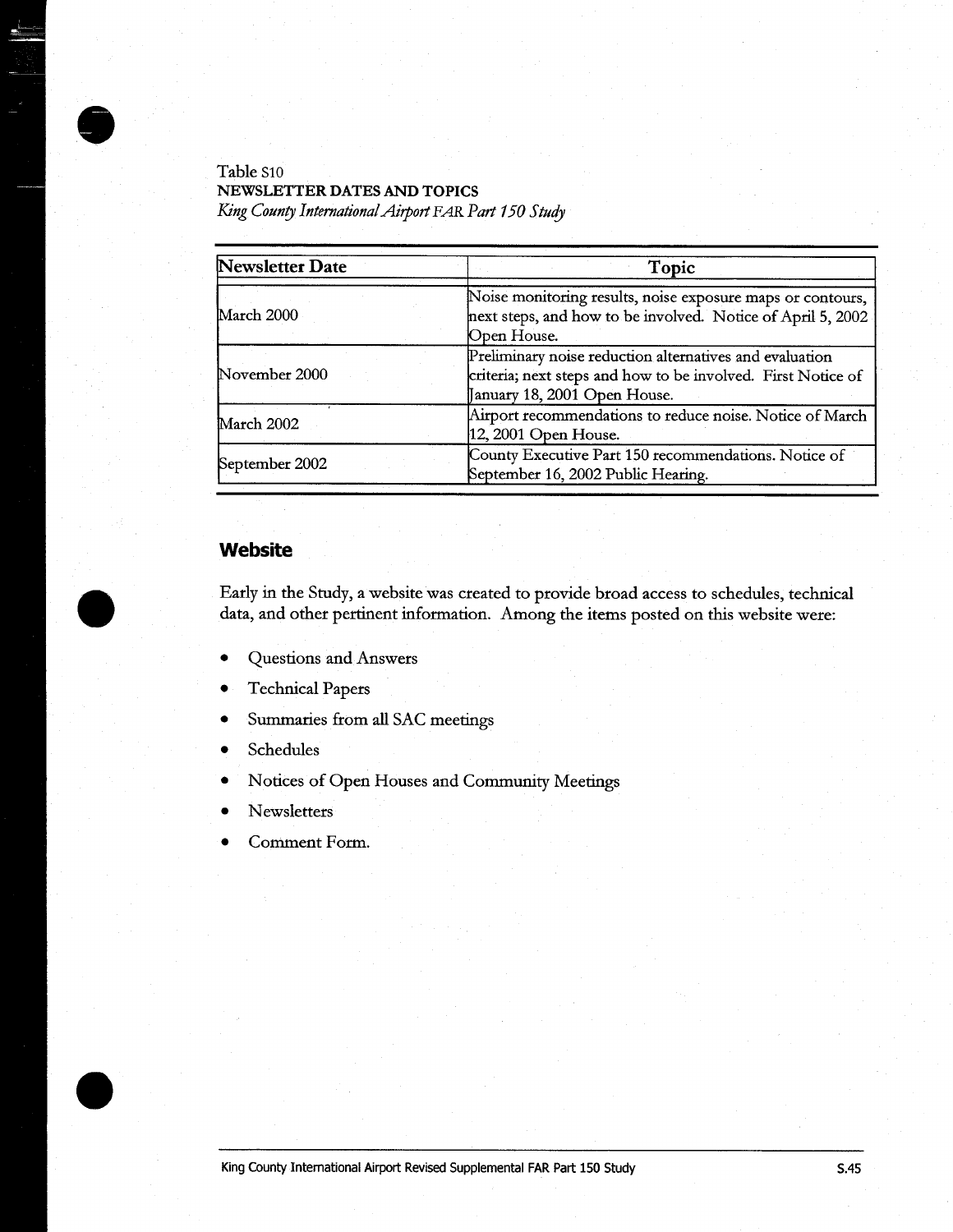## Project Notebooks

Project Notebooks were placed in 15 libraries located in areas around the airport. Notebooks included copies of all the technical papers distributed to advisory committee members, committee meeting summaries, notices of open houses, newsletters, and other relevant information.

#### Libraries included:

Seattle Public Libraries: Beacon Hill, Columbia, High Point, Holly Park, Magnolia, Rainier Beach, Southwest and West Seattle branches.

King County Public Libraries: Burien, Boulevard Park, Foster, Skyway, Tukwila, and White Center branches.

Renton Public Library.

## Technical Outlines and Papers

Several technical Outlines and Working Papers were prepared and presented throughout the course of the Study. These included Inventory, Forecasts and Noise Analysis Working Papers, several Technical Outlines on Operational and Facility Alternatives, a Land Use Alternatives Technical Outline, as well as other papers.- The Technical Outlines were updated and expanded during the many subcommittee meetings on the various subjects . The Technical Outlines served as the basis for the Alternatives Chapters in this document.

#### Public Hearing

A Public Hearing addressed the Noise Compatibility Program recommendations from the County Executive to the County Council. The Noise Compatibility Program contains recommendations on operations and land use issues addressed in the Study. A Public Hearing was held on September 16, 2002. The Public Hearing was held in the King County Administration Building at 9:30 am. An Open House on the recommendations had been held earlier in the year on March 12, 2002. At the Open House, displays indicated the Recommendations, the Existing and Future Noise Exposure Maps, and specific Noise Compatibility Program elements. Members of the Airport Staff and Consulting Team were available to answer questions and listen to public comments and input. Comment sheets were available for recording written